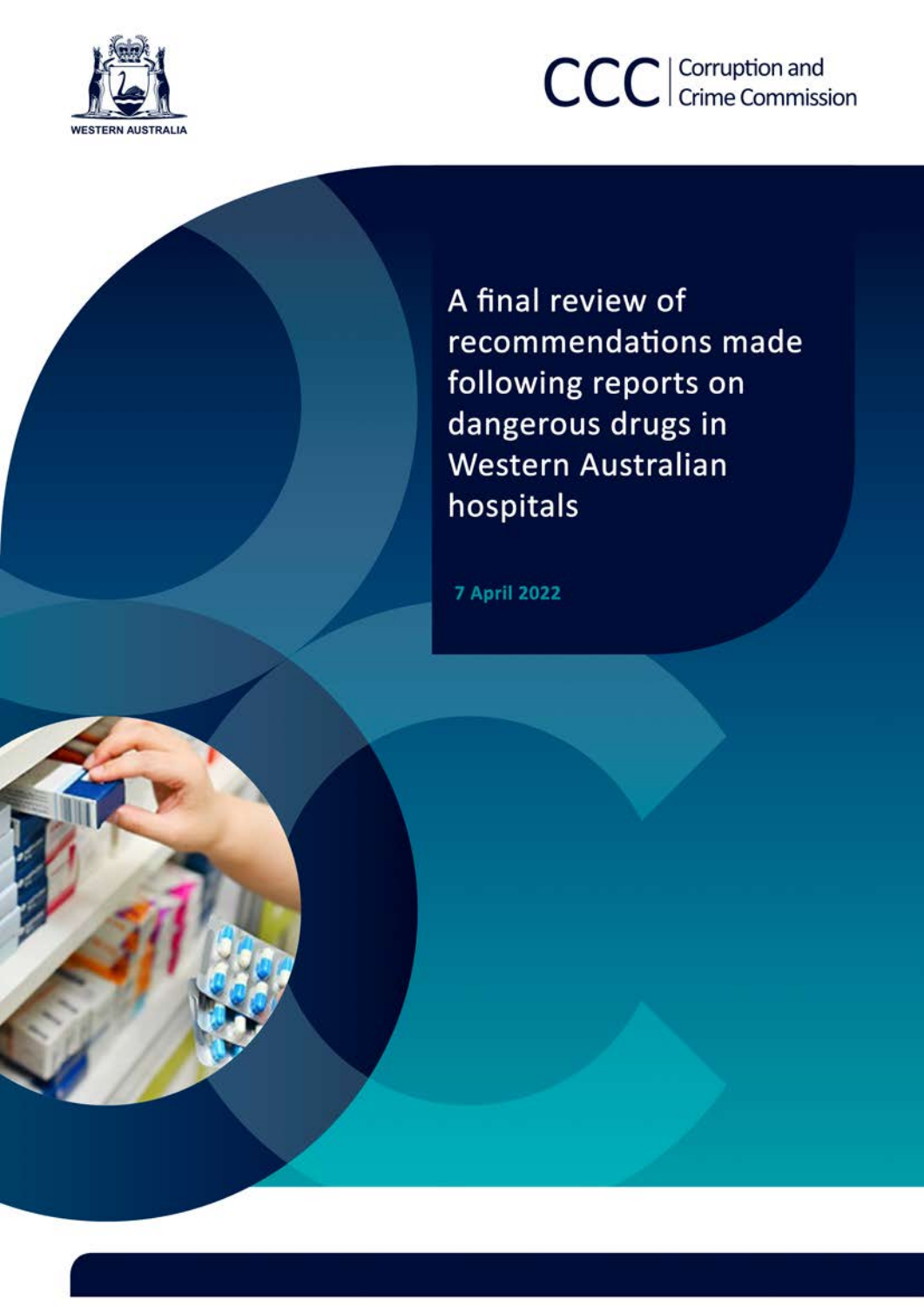#### **ISBN: 978-0-6453426-1-1**

© 2022 Copyright in this work is held by the Corruption and Crime Commission (the Commission). Division 3 of the *Copyright Act 1968* (Cth) recognises that limited further use of this material can occur for the purposes of 'fair dealing', for example, study, research or criticism. Should you wish to make use of this material other than as permitted by the *Copyright Act 1968* please write to the Commission at the postal address below.

This report and further information about the Commission can be found on the Commission Website at [www.ccc.wa.gov.au.](http://www.ccc.wa.gov.au/)

#### **Corruption and Crime Commission**

| <b>Postal Address</b> PO Box 330 | Northbridge Post Shop                                                                                      | <b>Email</b>        | info@ccc.wa.gov.au                     |
|----------------------------------|------------------------------------------------------------------------------------------------------------|---------------------|----------------------------------------|
|                                  | WA 6865                                                                                                    | Website             | www.ccc.wa.gov.au                      |
| <b>Telephone</b>                 | (08) 9215 4888<br>1800 809 000<br>(Toll Free for<br>callers outside<br>the Perth<br>metropolitan<br>area.) | <b>Twitter</b>      | @CCCWestAus                            |
|                                  |                                                                                                            | <b>Office Hours</b> | Monday to Friday<br>8.30 am to 5.00 pm |

**Facsimile** (08) 9215 4884

#### **Special Needs Services**

If you have a speech or hearing difficulty, contact the Commission via the National Relay Service (NRS) on 133 677 for assistance or visit the NRS Website, [www.relayservice.com.au.](http://www.relayservice.com.au/) NRS is an Australia-wide telephone service available at no additional charge. The Commission's Toll Free number is 1800 809 000.

If your preferred language is a language other than English, contact the Translatingand Interpreting Service (TIS) for assistance on 13 14 50. TIS provides a free, national, 24-hour, seven days a week telephone interpreting service. TIS also provides on-site interpretersfor face-to-face interviews by telephoning 1300 655 082.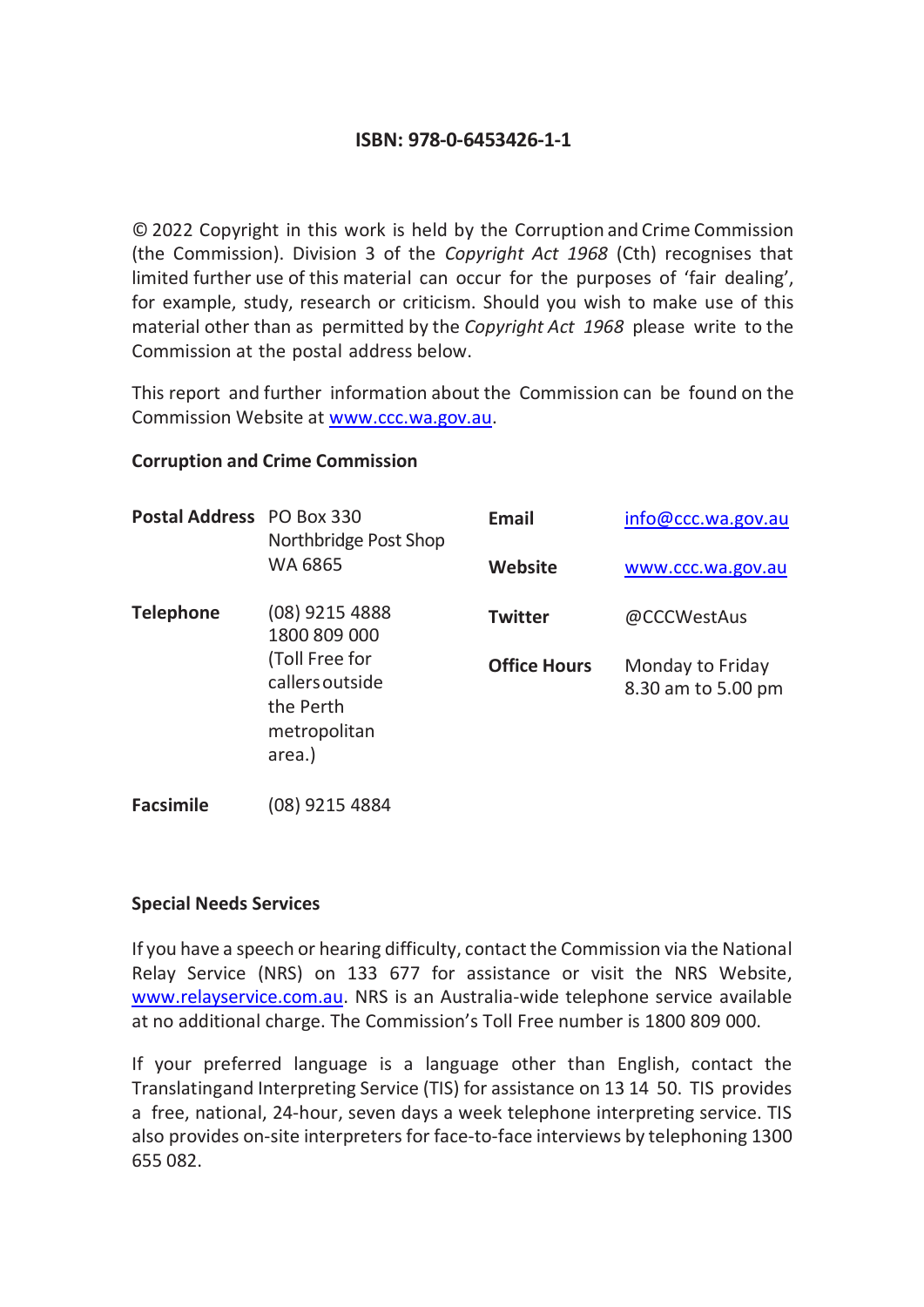## **TABLE OF CONTENTS**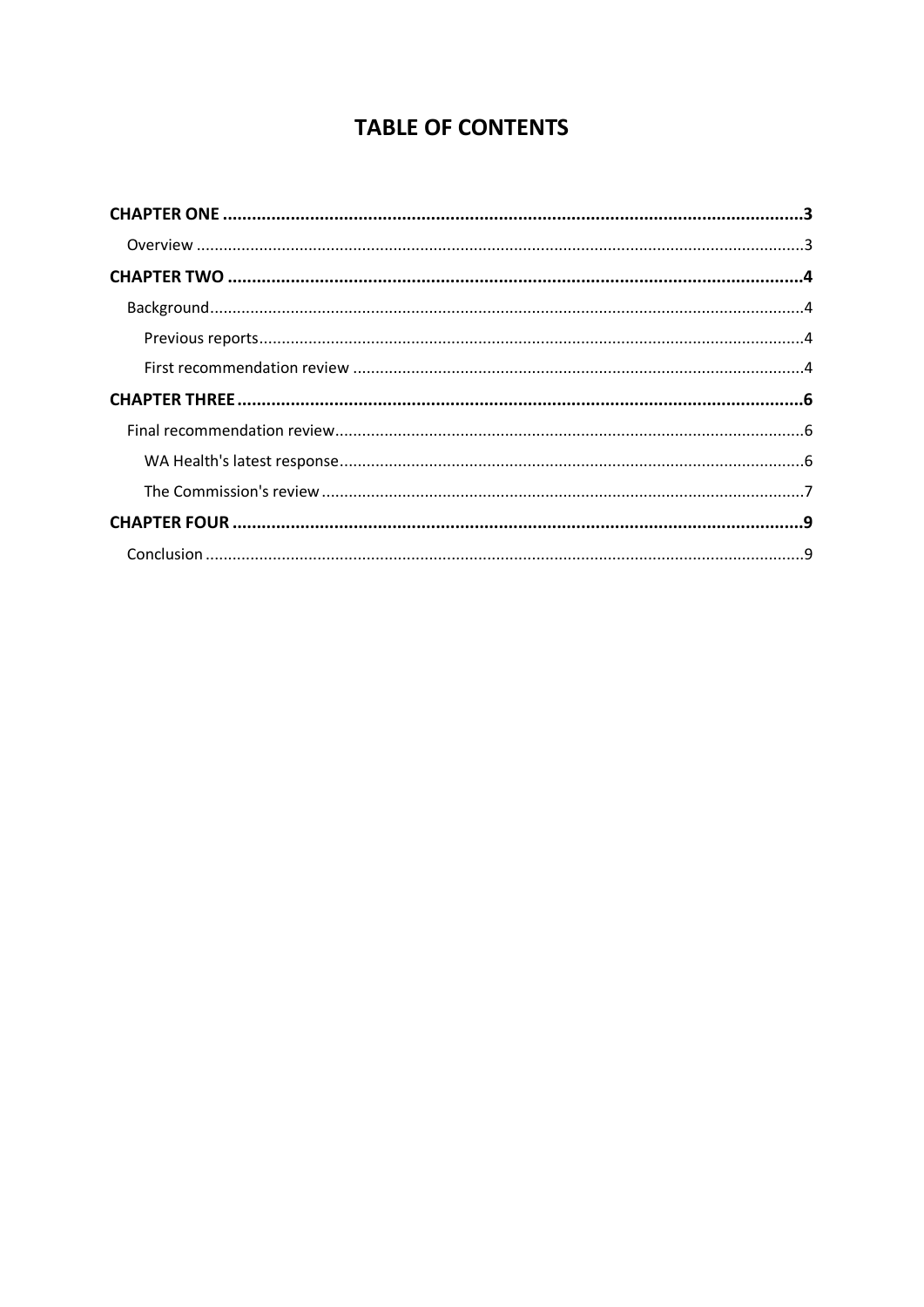# **CHAPTER ONE**

## <span id="page-3-1"></span><span id="page-3-0"></span>**Overview**

- $\lceil 1 \rceil$ In 2017 and 2018, the Commission published two reports about the significant misconduct risks associated with the management of controlled drugs across WA Health.<sup>[1](#page-3-2)</sup> The Commission made 19 recommendations for improvements in practices and procedures.
- $[2]$ Around the same time as the Commission's first report, the WA Health system underwent significant change. The *Health Services Act 2016* was introduced and WA Health was devolved to independent Health Service Providers (HSPs) and their respective boards.
- $[3]$ The Department of Health (DoH) assumed the role of system manager and became responsible for the overall management, performance and strategic direction of WA Health.
- $[4]$ This report refers to DoH and HSPs collectively as 'WA Health'.
- $[5]$ In 2019, the Commission conducted a review of the actions taken by WA Health and in 2020, the report was tabled in Parliament. Seventeen of the recommendations were closed.[2](#page-3-3)
- $[6]$ Two recommendations were left open to allow for the implementation of DoH's over-arching medicines handling policy.
- $[7]$ The Commission considers WA Health has taken adequate action to address the remaining two recommendations.

<span id="page-3-2"></span> <sup>1</sup> Corruption and Crime Commission, *Report on the Supply and Management of Schedule 8 Controlled Drugs at Certain Public Hospitals in Western Australia*, 20 June 2017. Corruption and Crime Commission, *Report on serious misconduct risks around dangerous drugs in hospitals*, 25 May 2018.

<span id="page-3-3"></span><sup>2</sup> Corruption and Crime Commission, *Review of recommendations made following reports on dangerous drugs in Western Australia*, 17 September 2020.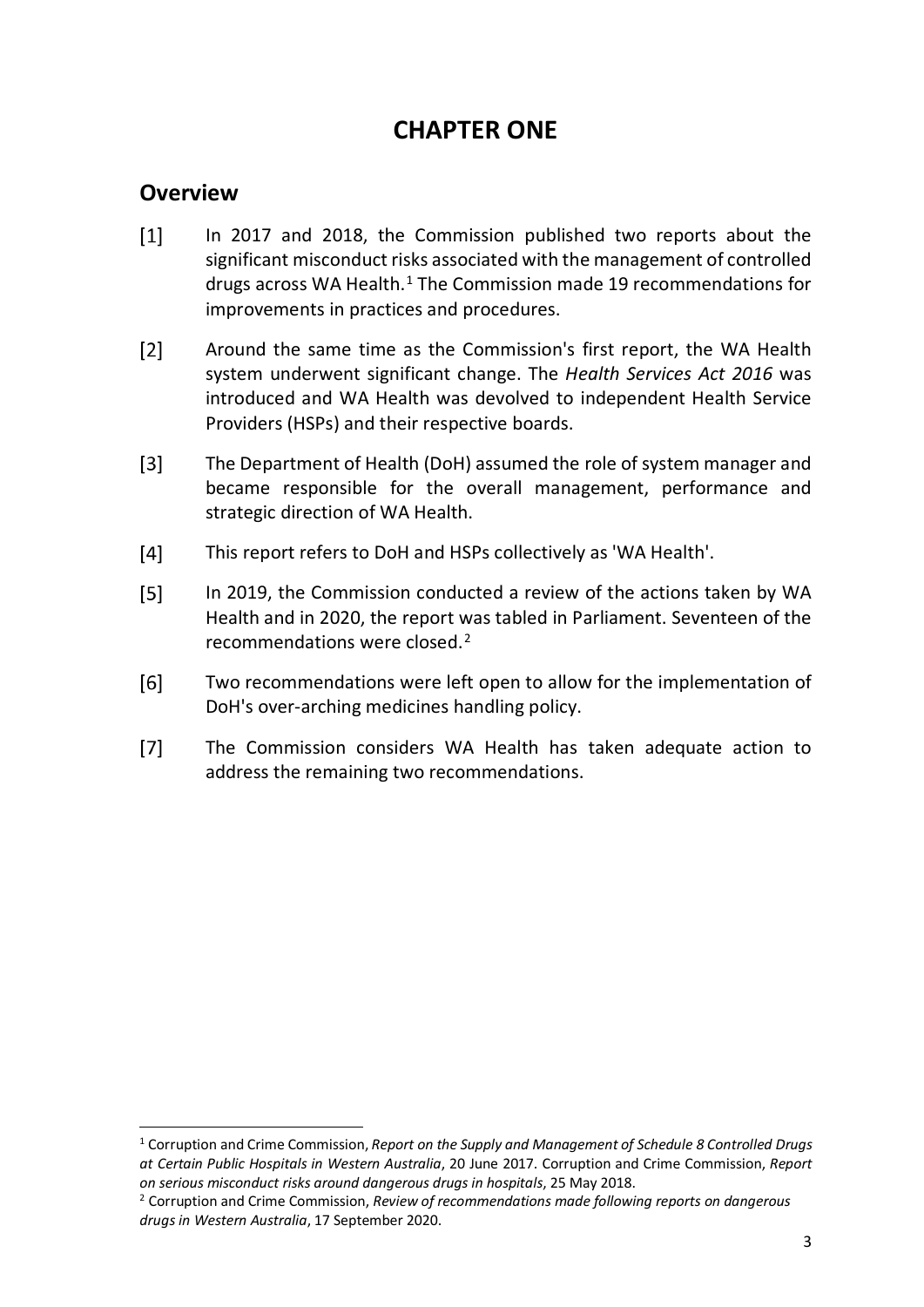# **CHAPTER TWO**

## <span id="page-4-2"></span><span id="page-4-1"></span><span id="page-4-0"></span>**Background**

#### **Previous reports**

- $[8]$ In 2016, the Commission conducted an investigation into a pharmacist's drug theft from two large metropolitan hospitals. The investigation exposed systemic weaknesses in the management of controlled drugs.
- $[9]$ On 20 June 2017, the Commission tabled a report in Parliament and made 10 recommendations to improve the storage and management of controlled drugs.[3](#page-4-4)
- $[10]$ On 25 May 2018, the Commission tabled a supplementary report that highlighted broader issues of theft and misuse of dangerous drugs within the WA Health system. A further nine recommendations were made.<sup>[4](#page-4-5)</sup>
- $[11]$ Both reports focussed on controlled medicines, specifically, Schedule 8 (S8) and Schedule 4 Restricted (S4 restricted) drugs which require stringent controls to reduce abuse, misuse, physical and psychological dependence.

#### **First recommendation review**

- <span id="page-4-3"></span> $[12]$ The Commission's first review commenced in 2019 and was finalised the following year.
- $[13]$ The review considered WA Health's response to all 19 recommendations. The actions taken by HSPs were diverse and demonstrated a commitment to better manage the risks associated with controlled medicines.
- $[14]$ Despite the advancements, the Commission noted variations in drug management processes and practices across WA Health, including within individual HSPs.
- $[15]$ WA Health advised that all current S8 and S4 restricted drug policies were being consolidated into a single medicines handling policy. The proposed consolidated policy would provide guidance to HSP's and assist in achieving a level of consistency across WA Health, but was yet to be implemented.
- $[16]$ Seventeen of the 19 recommendations were closed. Two were left open as they related to the implementation of policy across WA Health.

<span id="page-4-4"></span> <sup>3</sup> Corruption and Crime Commission, *Report on the Supply and Management of Schedule 8 Controlled Drugs at Certain Public Hospitals in Western Australia*, 20 June 2017.

<span id="page-4-5"></span><sup>4</sup> Corruption and Crime Commission, *Report on serious misconduct risks around dangerous drugs in hospitals*, 25 May 2018.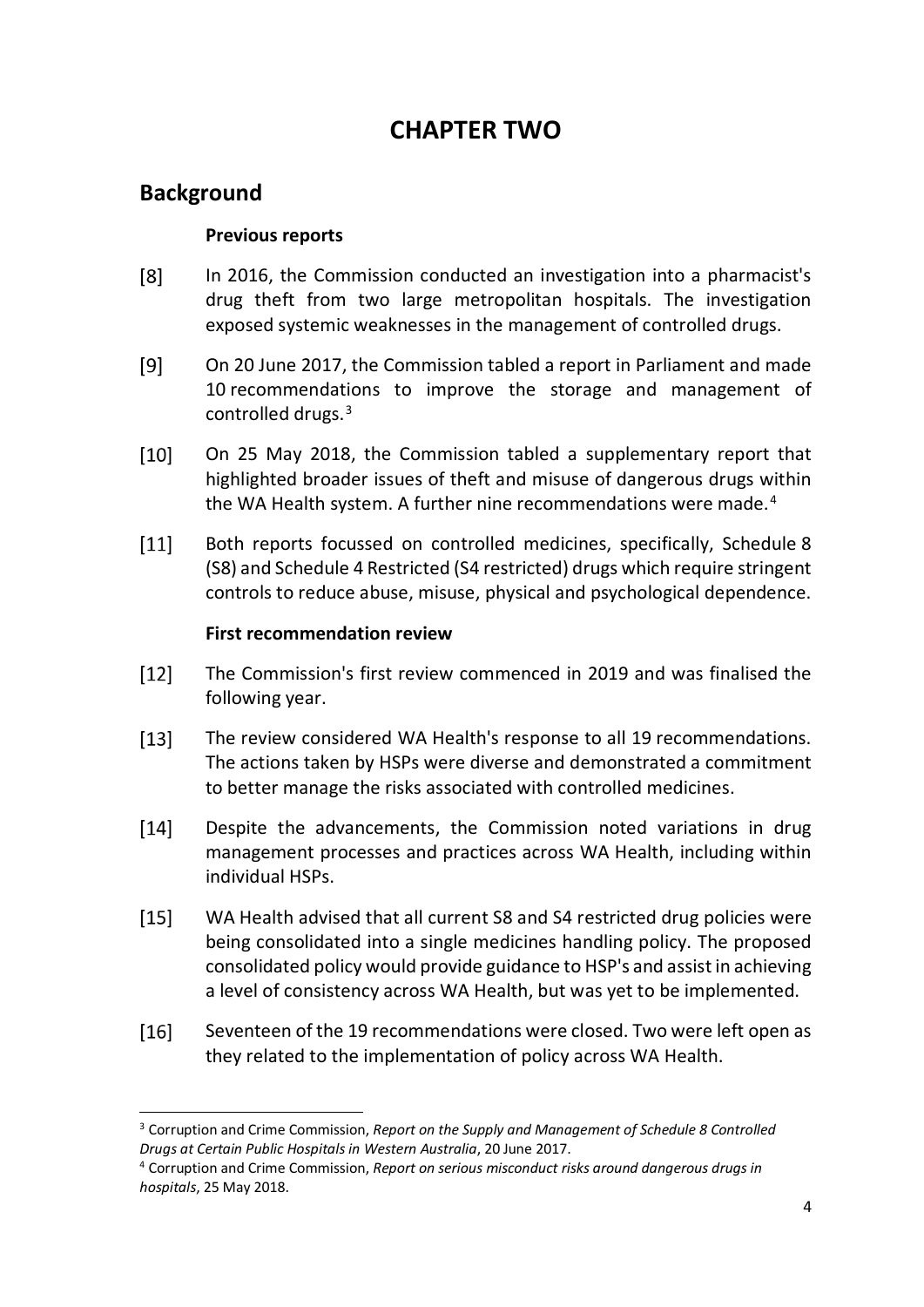[17] The Commission committed to a further review in 12 months' time.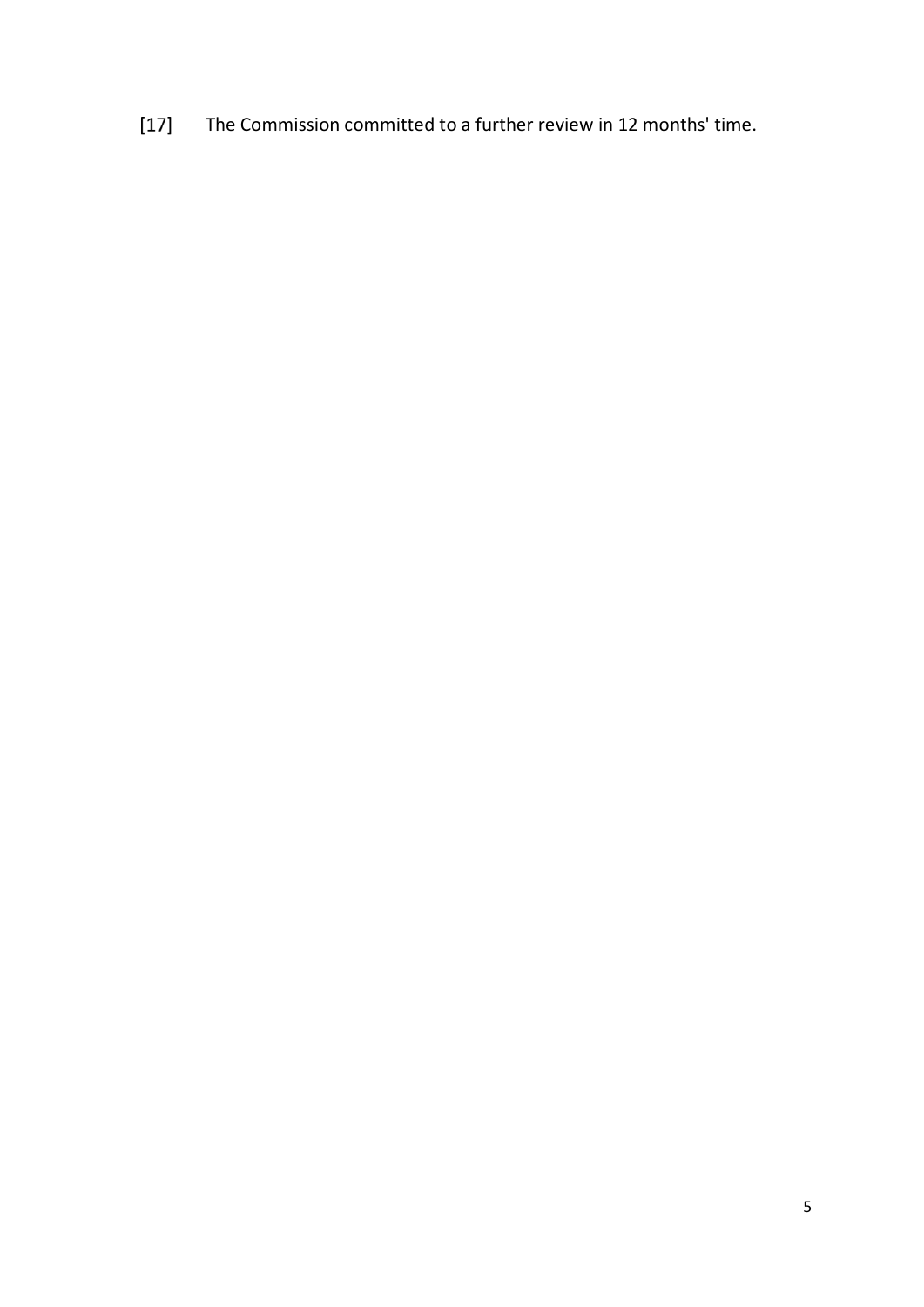# **CHAPTER THREE**

### <span id="page-6-1"></span><span id="page-6-0"></span>**Final recommendation review**

- $[18]$ In September 2021, the Commission informed WA Health of the upcoming 12 month review for the outstanding two recommendations:
	- Update and consolidate procedures and practices to align with the current statutory regime.<sup>[5](#page-6-3)</sup>
	- WA Health's Operational Directives and hospital policies be reviewed to ensure that policies for drug management, recording and reporting discrepancies are consistent across WA Health.<sup>[6](#page-6-4)</sup>
- $[19]$ The Commission sought responses from WA Health on their implementation of the new medicines handling policy and its impact across previously identified key areas from the Commission's past reports:
	- accountability;
	- access;
	- supply and receipt of controlled drugs;
	- separation of duties when handling controlled drugs;
	- registers and record keeping; and
	- patient's own medication.

#### **WA Health's latest response**

- <span id="page-6-2"></span> $[20]$ On 4 October 2021, WA Health provided the Commission with written responses. The Commission conducted a review of the responses provided by each HSP and DoH.
- $[21]$ The Medicines Handling Policy (Medicines Policy) came into effect on 1 December 2020.[7](#page-6-5)
- $[22]$ DoH also released a suite of documents to accompany the Medicines Policy. The supporting documents provide guidance on key areas of risk identified in the original Commission reports, including but not limited to:
	- distribution of medicines;
	- access to Pharmacy Departments;

<span id="page-6-3"></span> <sup>5</sup> Recommendation 6 from the CCC, R*eport on the Supply and Management of Schedule 8 Controlled Drugs at Certain Public Hospitals in Western Australia*, 20 June 2017.

<span id="page-6-4"></span><sup>6</sup> Recommendation 1 from the CCC, *Report on serious misconduct risks around dangerous drugs in hospitals*, 25 May 2018.

<span id="page-6-5"></span><sup>7</sup> WA Health, *Medicines Handling Policy* (MP 139/20).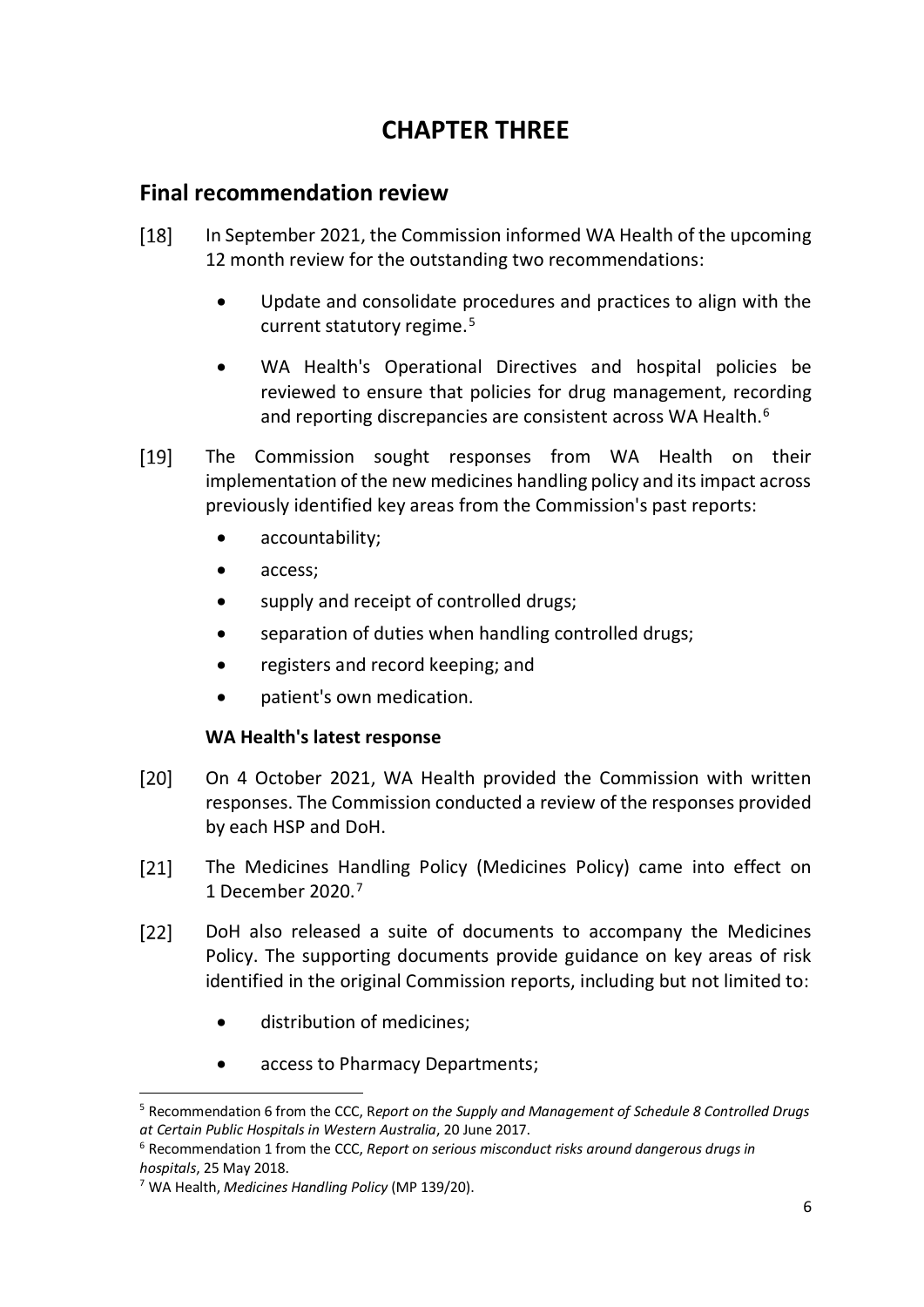- administration and record keeping for S4 restricted and S8 medicines;
- oral liquid S4 restricted and S8 medicines; and
- patients' own medicines.
- $[23]$ The Medicines Policy is a framework that underpins all medicine related policies, procedures and guidelines. Using a risk based approach, it affords HSPs autonomy in prescribing operational policies that work best for their facilities. All HSPs must comply with the framework and are required to conduct an audit of compliance annually.
- $[24]$ In their responses, HSPs confirmed that all policies, procedures and practice standards had been reviewed, amended and/or created to reflect the new requirements of the Medicines Policy.

#### **The Commission's review**

- <span id="page-7-0"></span> $[25]$ WA Health have now implemented an overarching policy framework which aligns with the current statutory regime, specifically the *Medicines and Poisons Act 2014* and *Health Services Act 2016*.
- $[26]$ Implementation of the Medicines Policy has resulted in a number of old policies being rescinded and/or consolidated at both DoH and HSP level in order to achieve a more consistent approach across WA Health.
- $[27]$ The consistency across WA Health is aided by various mandatory requirements set out in the Medicines Policy. For example all HSPs must ensure:
	- The Chief Pharmacist controls access to the Pharmacy Department, and Pharmacy Policy includes methods for monitoring access to controlled drugs.
	- Policies prescribe the access and storage of medicines. These must preclude access by unauthorised persons, include control measures for keys and access codes, and detail how security breaches will be managed.
	- All process records for scheduled medicines are kept in a manner that will allow subsequent auditing. This includes storage and access of archived records.
	- The chain of custody must be maintained for all S4 restricted and S8 medicines, so that transfer of responsibility is clear at each transaction point.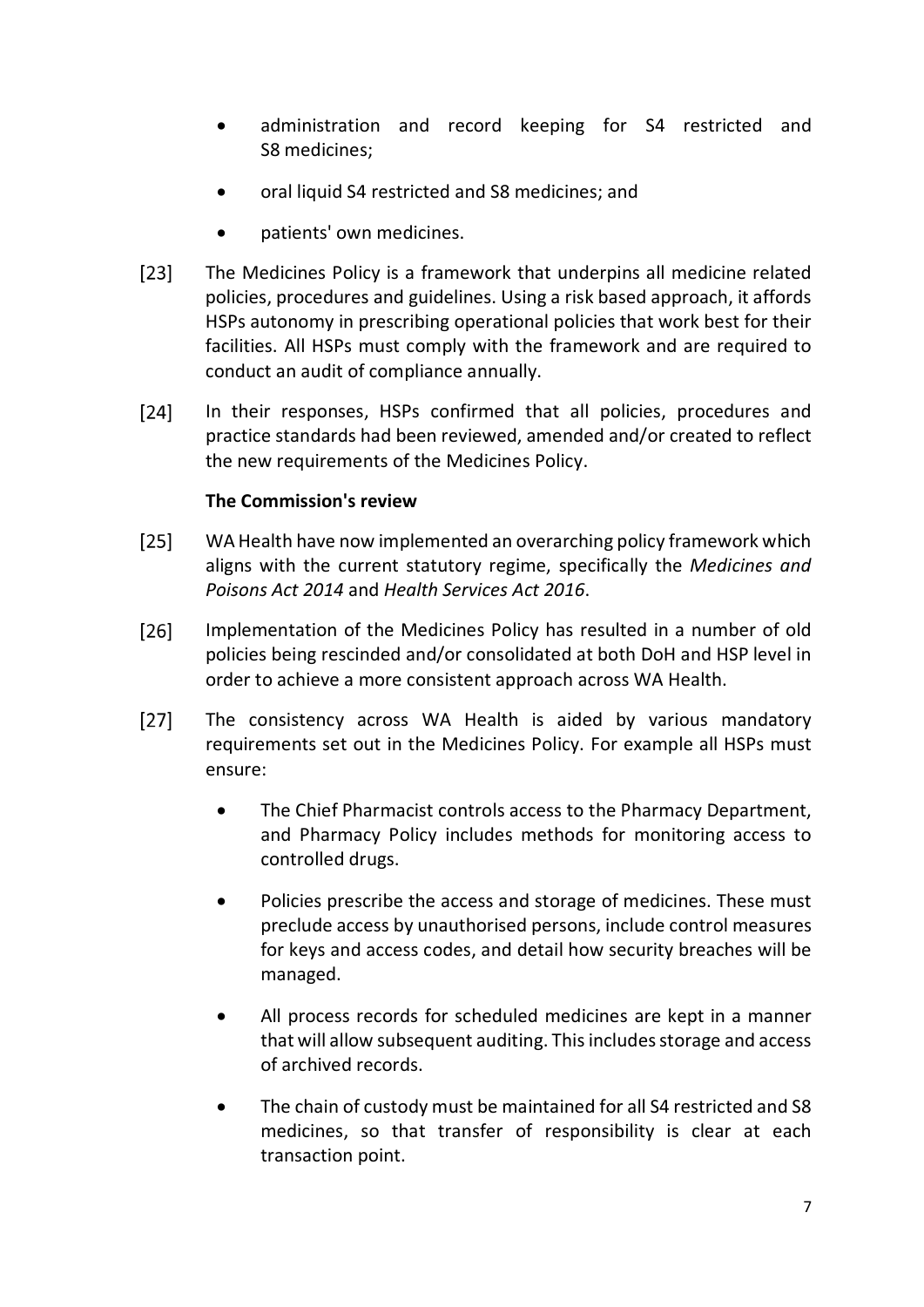- Distribution of S4 restricted and S8 medicines must be recorded, including an auditable verification of delivery, separation of duties (where possible) and clear direction on the roles responsible for each stage of the distribution process.
- $[28]$ HSPs confirmed that where policies could not be implemented to achieve a mandatory requirement, risk assessments have been conducted. These assessments document and outline the appropriate controls put in place to mitigate any identified risks.
- $[29]$ On the evidence provided, HSPs have implemented the Medicines Policy and aligned their own policy, procedures and practices to this overarching framework. These changes address the highlighted areas of inconsistency from previous Commission reports.
- $[30]$ While the Medicines Policy will achieve a level of consistency across WA Health, it is acknowledged that variances will remain across HSPs due to differences in size, operational processes and complexity of individual facilities.